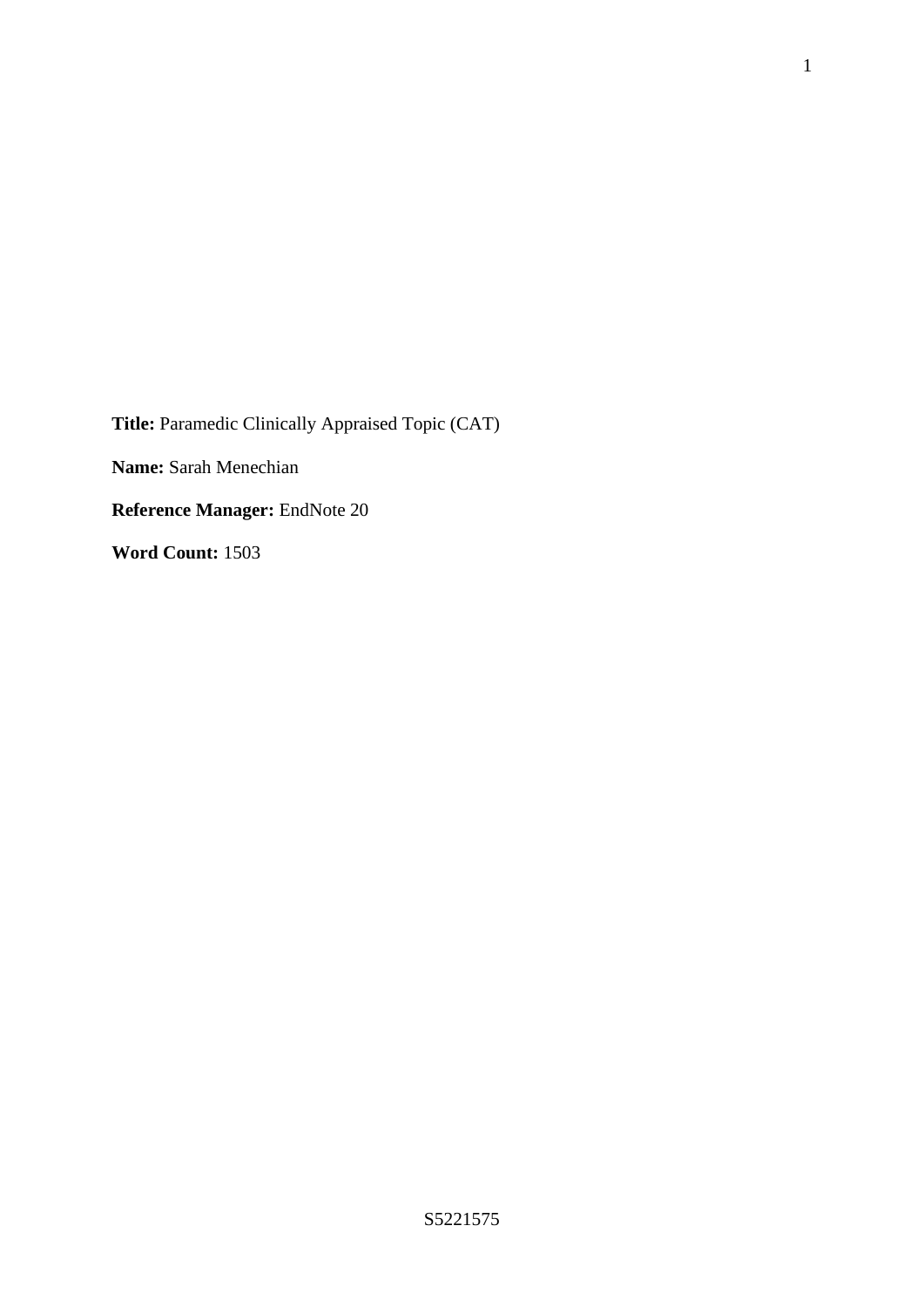**Title:** Cushing's Reflex is an accurate predictor of mortality and morbidity

# **Clinical Scenario**

A paramedic crew are dispatched to a patient who has sustained a traumatic brain injury (TBI) and is now presenting with the Cushing's Triad of hypertension, bradycardia, and irregular respirations.

#### **PICO (Population-Intervention-Comparison-Outcome) Question**

In patients with raised intracranial pressure (ICP) of varying pathology, is the Cushing's Triad a more accurate indicator of precipitating mortality and morbidity in comparison to alterations in other physiological parameters?

#### **Search Strategy**

("Cushing's triad\*" OR "Cushing's reflex\*" OR "Cushing's sign\*" OR "Cushing's response\*" OR "Cushing's effect\*" OR "Cushing's reaction\*" OR "Cushing's phenomenon\*") AND ("intracranial pressure\*" OR ICP\*) limit to (English language AND humans AND year= 2017-current)



*Figure 1: PRISMA flow chart displaying literature selection methods*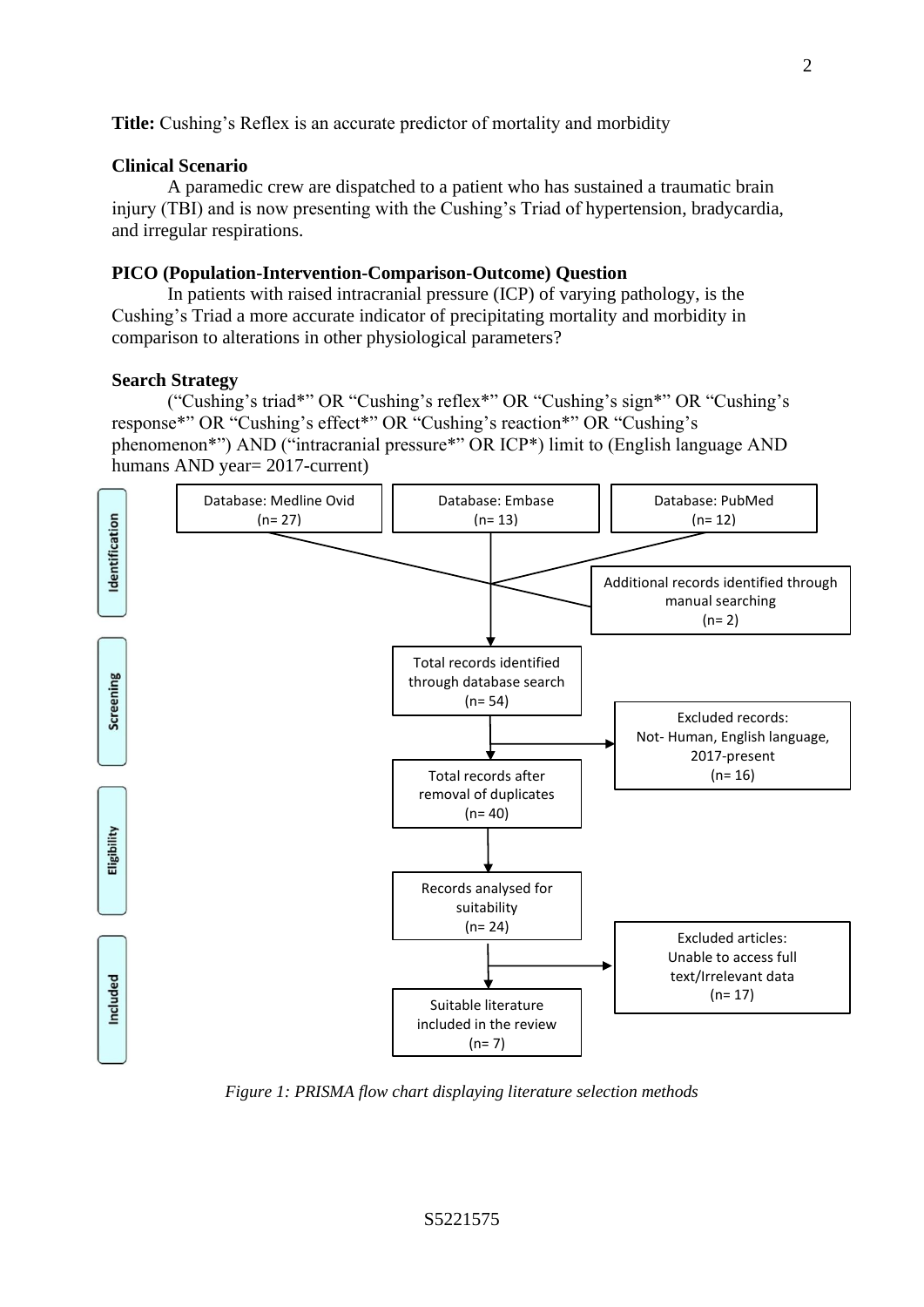### **Relevance and Rationale of the Question**

Increased ICP is the most frequent cause of morbidity and mortality in patients with a TBI (Ter Avest et al., 2021). Alterations in physiological parameters, form an invaluable mechanism for detecting clinical deterioration and the requirement for immediate neurosurgical intervention. Rises in ICP are commonly associated with the Cushing's Triad, a physiological observation queried for its accuracy in predicting mortality and morbidity in brain-injured patients. The relevance of the PICO question is to therefore describe whether identification of the Cushing's Reflex provides a more accurate prediction of mortality and morbidity, in comparison to alterations in other physiological parameters including level of consciousness and pupillary response.

| Author,           | <b>Study Design</b> | <b>Population:</b>  | Aim            | <b>Results</b> | <b>Strengths and</b> |
|-------------------|---------------------|---------------------|----------------|----------------|----------------------|
| Year              | (LoE)               | <b>Sample</b>       |                |                | <b>Limitations</b>   |
|                   |                     | <b>Demographics</b> |                |                |                      |
| <b>Bhandarkar</b> | Prospective,        | 10,200 patients     | To assess the  | The            | Strengths:           |
| et al., 2017      | Observational       | aged $>18$ years    | relationship   | combination    | Large sample         |
|                   | Study               | with a              | between HR     | of             | size                 |
|                   |                     | documented          | and BP with    | hypertension   | Identified a         |
|                   | LoE <sub>1</sub>    | systolic BP         | in-hospital    | and            | significant          |
|                   |                     | and HR              | mortality      | bradycardia    | relationship         |
|                   |                     | between             | among          | produced       | between              |
|                   |                     | October 2013        | trauma         | higher         | mortality and        |
|                   |                     | and July 2014       | patients       | mortality      | hypertension-        |
|                   |                     |                     |                | rates $(58%)$  | bradycardia          |
|                   |                     |                     |                |                | Limitations:         |
|                   |                     |                     |                |                | Lack of              |
|                   |                     |                     |                |                | experimental         |
|                   |                     |                     |                |                | control              |
| Montorfano        | Prospective,        | 16 patients         | To             | The            | Strengths:           |
| et al., 2020      | Observational       | aged $>18$ years    | investigate    | Cushing's      | The study            |
|                   | Study               | undergoing          | how the        | reflex         | identified           |
|                   |                     | sleeve              | Cushing's      | facilitates an | that a               |
|                   | LoE <sub>3</sub>    | gastrectomy         | reflex affects | oliguric       | Cushing's            |

*Table 1: Summary of relevant literature*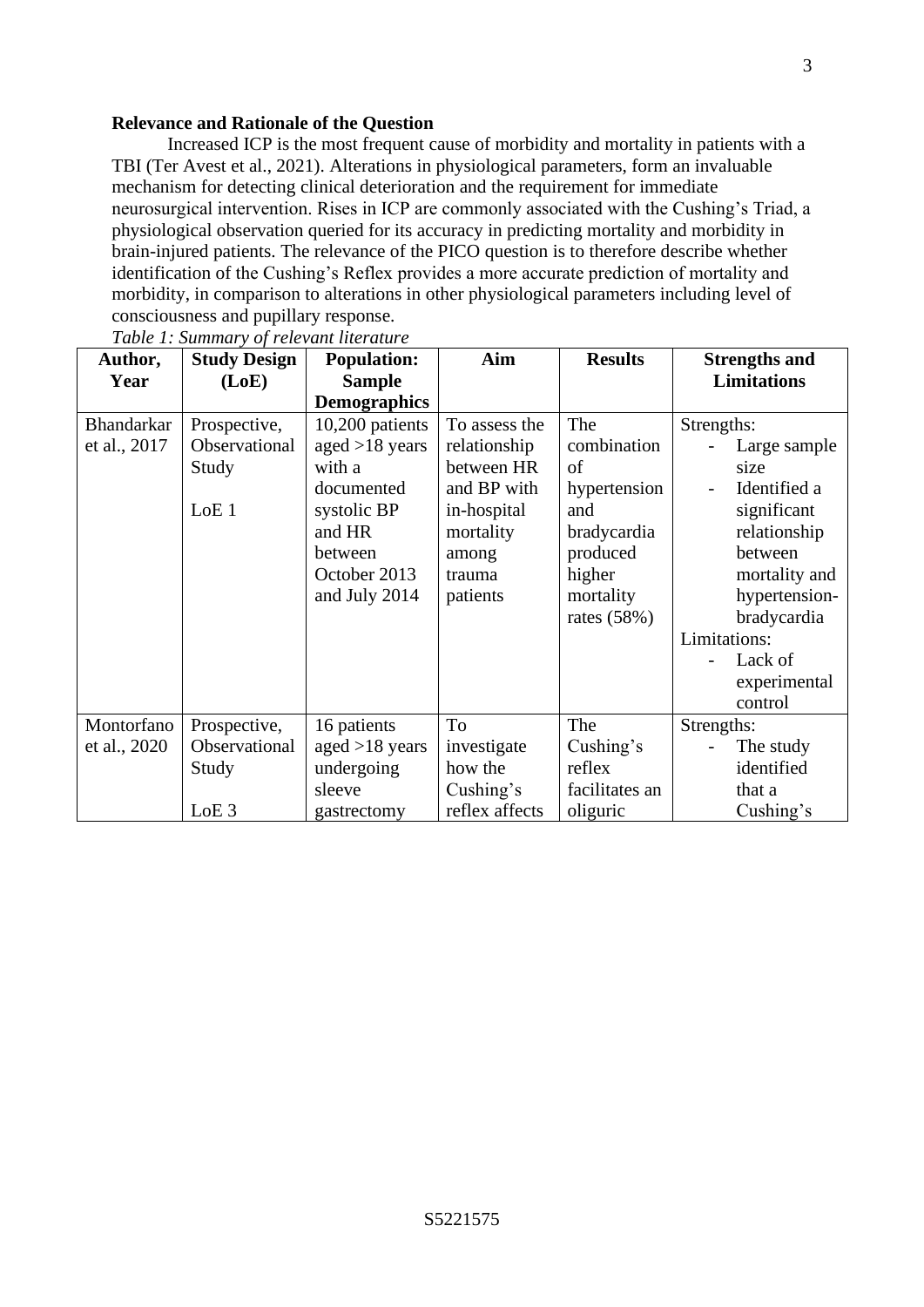| Author,<br>Year  | <b>Study Design</b><br>(LoE) | <b>Population:</b><br><b>Sample</b><br><b>Demographics</b> | Aim                              | <b>Results</b>          | <b>Strengths and</b><br><b>Limitations</b> |
|------------------|------------------------------|------------------------------------------------------------|----------------------------------|-------------------------|--------------------------------------------|
|                  |                              | between 2017                                               | urine output                     | response                | reflex-type response                       |
|                  |                              | and 2019                                                   | and                              | when ICP                | is observed in                             |
|                  |                              |                                                            | osmolality                       | increases               | patients with                              |
|                  |                              |                                                            | during acute                     | due to                  | abdominal                                  |
|                  |                              |                                                            | elevation of                     | acutely                 | compartment                                |
|                  |                              |                                                            | <b>ICP</b>                       | elevated                | syndrome                                   |
|                  |                              |                                                            |                                  | <b>IAP</b>              | Limitations:                               |
|                  |                              |                                                            |                                  |                         | Small sample                               |
|                  |                              |                                                            |                                  |                         | size of non-                               |
|                  |                              |                                                            |                                  |                         | randomised                                 |
|                  |                              |                                                            |                                  |                         | patients                                   |
| Schmidt et       | Prospective                  | 10 patients                                                | To reveal                        | A slight rise           | Strengths:                                 |
| al., 2018        | Study                        | $(mean age =$                                              | whether                          | $(7mmHg)$ in            | The study                                  |
|                  |                              | 65.2) with                                                 | modest                           | <b>ICP</b>              | identified                                 |
|                  | LoE <sub>3</sub>             | suspected                                                  | changes in                       | significantly           | that ICP                                   |
|                  |                              | normal                                                     | ICP drive                        | increased               | regulates the                              |
|                  |                              | pressure                                                   | sympathetic                      | sympathetic             | efferent SNS                               |
|                  |                              | hydrocephalus                                              | activity                         | activity by             | drive                                      |
|                  |                              |                                                            |                                  | 17% in                  | Limitations:                               |
|                  |                              |                                                            |                                  | patients                | Small sample                               |
|                  |                              |                                                            |                                  |                         | size                                       |
| <b>Ter Avest</b> | Retrospective                | 249 patients                                               | To explore                       | In the                  | Strengths:                                 |
| et al., 2021     | <b>Cohort Study</b>          | aged $>18$ years                                           | the diagnostic                   | prehospital             | Substantial                                |
|                  |                              | with a TBI                                                 | accuracy of                      | setting, the            | sample size                                |
|                  | LoE <sub>2</sub>             | between                                                    | various                          | Cushing's<br>reflex was | Limitations:<br>Non-                       |
|                  |                              | January 2016<br>and January                                | clinical signs<br>(including the | found to be             | randomised                                 |
|                  |                              | 2018                                                       | Cushing's                        |                         | selection of                               |
|                  |                              |                                                            | Reflex) for                      | a poor<br>indicator of  | participants                               |
|                  |                              |                                                            | the                              | raised ICP              |                                            |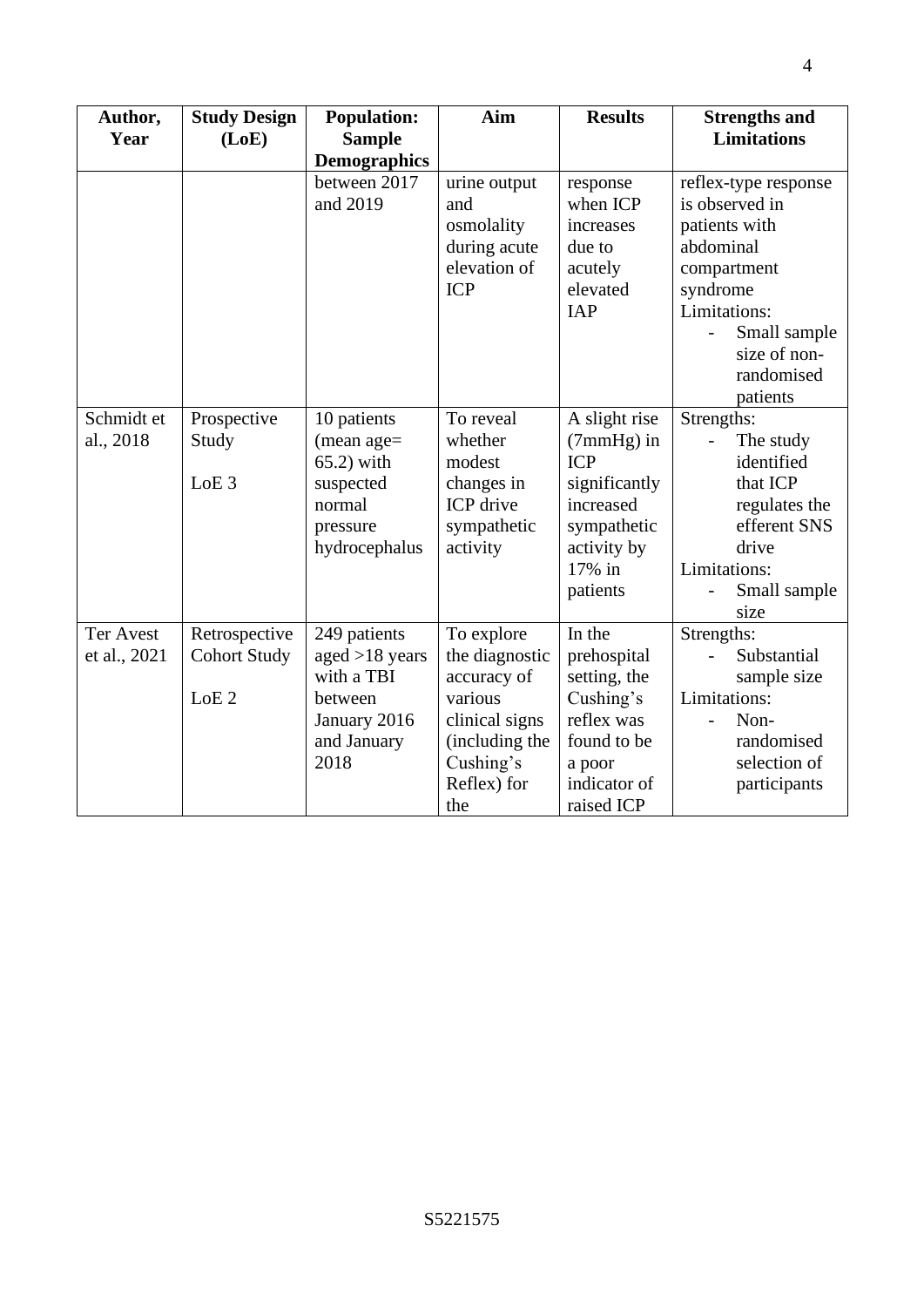| Author,<br>Year        | <b>Study Design</b><br>(LoE)                                 | <b>Population:</b><br><b>Sample</b>                                                                                    | Aim                                                                                                                                                                                                                                                                                         | <b>Results</b>                                                                                                                                                                                           | <b>Strengths and</b><br><b>Limitations</b>                                                                                                                                                                         |
|------------------------|--------------------------------------------------------------|------------------------------------------------------------------------------------------------------------------------|---------------------------------------------------------------------------------------------------------------------------------------------------------------------------------------------------------------------------------------------------------------------------------------------|----------------------------------------------------------------------------------------------------------------------------------------------------------------------------------------------------------|--------------------------------------------------------------------------------------------------------------------------------------------------------------------------------------------------------------------|
| Tsai et al.,<br>2018   | Retrospective,<br>Observational<br>Study<br>LoE <sub>2</sub> | <b>Demographics</b><br>156<br>neurocritical<br>patients<br>screened<br>between<br>December<br>2014 and<br>January 2018 | identification<br>of raised ICP<br>in the<br>prehospital<br>setting<br>To assess<br>whether<br>categorisation<br>of the<br>Cushing's<br>Reflex into<br>levels of<br>severity<br>produces a<br>more<br>accurate<br>indication of<br>raised ICP in<br>comparison<br>to non-<br>categorisation | following a<br><b>TBI</b><br>The severity<br>level<br>categorisation<br>system<br>proposed in<br>the study is<br>predictive of<br>the outcome,<br>and criticality<br>of<br>neurocritical<br>TBI patients | Strengths:<br>Substantial<br>sample size<br>Data was<br>compressed<br>through a<br>linear<br>regression<br>model and<br>processed by<br>wavelet<br>transform<br>Prediction<br>accuracy of<br>81.6%<br>Limitations: |
|                        |                                                              |                                                                                                                        |                                                                                                                                                                                                                                                                                             |                                                                                                                                                                                                          | Limited<br>control<br>Lack of<br>supporting<br>evidence                                                                                                                                                            |
| Yumoto et<br>al., 2017 | Retrospective,<br>Observational<br>Study                     | 6332 patients<br>aged $>16$ years<br>with blunt<br>mechanism                                                           | To<br>investigate<br>the likelihood<br>of life-                                                                                                                                                                                                                                             | The<br>combination<br>of<br>bradycardia                                                                                                                                                                  | Strengths:<br>Large<br>sample size<br>Extensive                                                                                                                                                                    |

| Author, | <b>Study Design</b> | <b>Population:</b>  | Aim          | <b>Results</b> | <b>Strengths and</b> |
|---------|---------------------|---------------------|--------------|----------------|----------------------|
| Year    | (LoE)               | <b>Sample</b>       |              |                | <b>Limitations</b>   |
|         |                     | <b>Demographics</b> |              |                |                      |
|         | LoE <sub>2</sub>    | TBI between         | threatening  | and            | data analysis        |
|         |                     | 2010 and 2014       | brain injury | hypertension   | Established a        |
|         |                     |                     | among        | without an     | clear                |
|         |                     |                     | trauma       | eye-opening    | relationship         |
|         |                     |                     | patients     | response       | between the          |
|         |                     |                     | presenting   | was a weak     | Cushing's            |
|         |                     |                     | with the     | but            | reflex and the       |
|         |                     |                     | Cushing's    | significant    | need for             |
|         |                     |                     | sign in the  | indicator of   | immediate            |
|         |                     |                     | prehospital  | life-          | neurosurgical        |
|         |                     |                     | setting      | threatening    | intervention         |
|         |                     |                     |              | brain injury   | Limitations:         |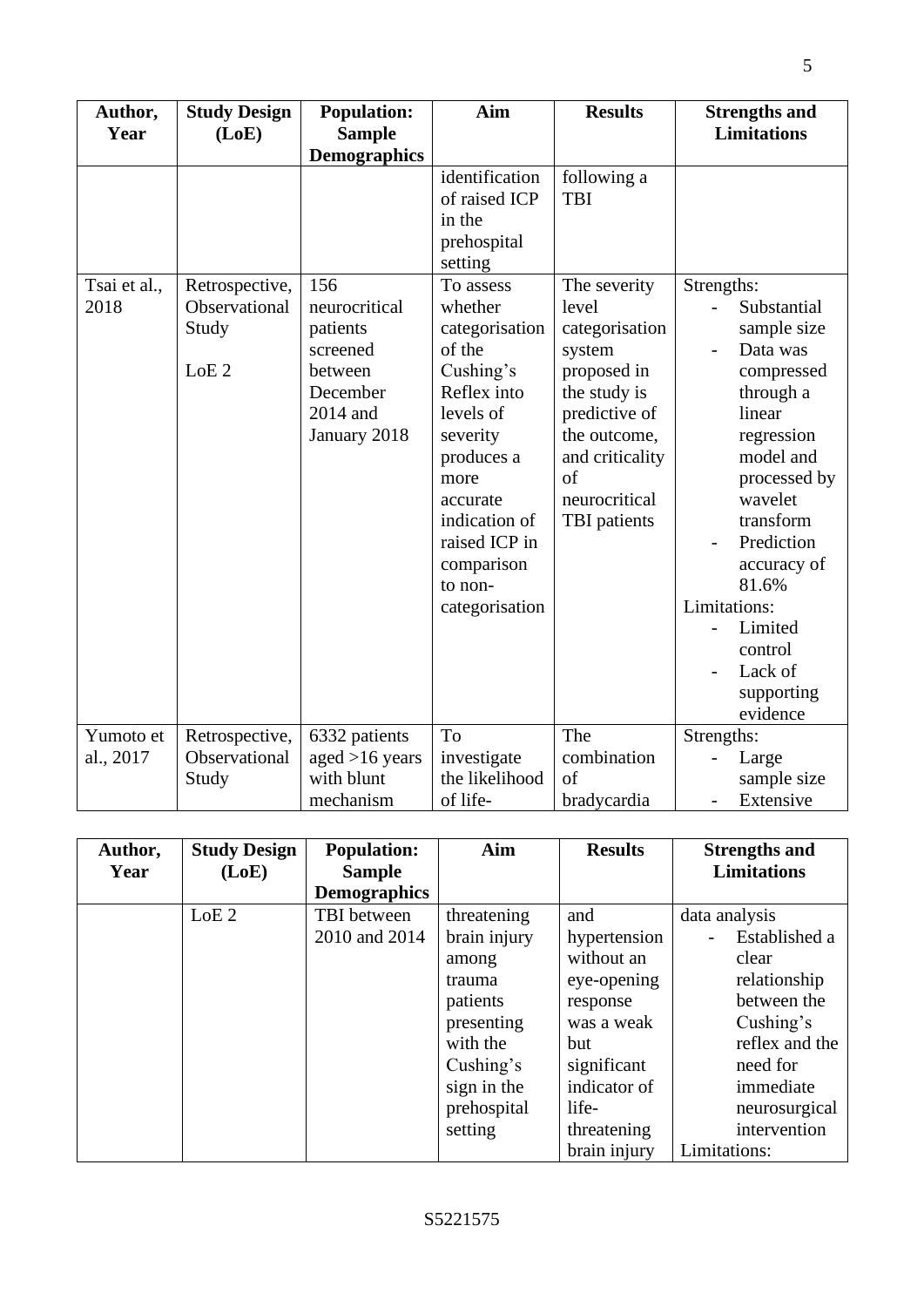|           |                     |                   |               |               | Other physiological  |
|-----------|---------------------|-------------------|---------------|---------------|----------------------|
|           |                     |                   |               |               | findings and         |
|           |                     |                   |               |               | variables were not   |
|           |                     |                   |               |               | taken into           |
|           |                     |                   |               |               | consideration (i.e., |
|           |                     |                   |               |               | CT findings)         |
| Yumoto et | Retrospective       | 1480              | To analyse    | Recognition   | Strengths:           |
| al., 2018 | <b>Cohort Study</b> | paediatric        | whether the   | of the        | Large sample         |
|           |                     | patients aged     | Cushing's     | Cushing's     | size                 |
|           | LoE <sub>2</sub>    | $2-15$ years      | sign          | sign          | The study            |
|           |                     | with a GCS        | accurately    | accurately    | utilised a           |
|           |                     | motor score $<$ 5 | predicts the  | predicted     | multiple             |
|           |                     | following         | requirement   | clinical      | logistic             |
|           |                     | blunt TBI         | for           | deterioration | regression           |
|           |                     | between 2004      | immediate     | in patients   | model to             |
|           |                     | and 2015          | neurosurgical | aged $7-10$   | analyse the          |
|           |                     |                   | intervention  | and 11-15     | data                 |
|           |                     |                   | amongst       | years old     | Limitations:         |

| Author,                                                                                                                                                                                   | <b>Study Design</b> | <b>Population:</b>                   | Aim                                                             | <b>Results</b> | <b>Strengths and</b>                                                                                                                                                                           |  |
|-------------------------------------------------------------------------------------------------------------------------------------------------------------------------------------------|---------------------|--------------------------------------|-----------------------------------------------------------------|----------------|------------------------------------------------------------------------------------------------------------------------------------------------------------------------------------------------|--|
| Year                                                                                                                                                                                      | (LoE)               | <b>Sample</b><br><b>Demographics</b> |                                                                 |                | <b>Limitations</b>                                                                                                                                                                             |  |
|                                                                                                                                                                                           |                     |                                      | paediatric<br>patients with<br>blunt<br>mechanism<br><b>TBI</b> |                | Detailed<br>patterns of<br>injury were<br>unavailable<br>due to the<br>retrospective<br>nature of the<br>study<br>Prior<br>prehospital<br>treatment of<br>patients was<br>not<br>accounted for |  |
| Abbreviations: LoE; Level of Evidence, BP; Blood Pressure, HR; Heart Rate, ICP; Intra-Cranial<br>Pressure, TBI; Traumatic Brain Injury, GCS; Glasgow Coma Score, CT; Computed Tomography, |                     |                                      |                                                                 |                |                                                                                                                                                                                                |  |

SNS; Sympathetic Nervous System, IAP; Intra-Abdominal Pressure

## **Comments**

Overall, the availability of high-level literature pertaining to the PICO question was both limited and outdated. This impacted the ability to draw comprehensive and definitive conclusions regarding the accuracy of the Cushing's reflex in predicting mortality and morbidity. Although pertinent literature was of generically low quality and reliability, seven articles were found appropriate for data analysis and critique in this clinical appraisal. Across the literature, a clear association was defined between the immediate requirement for neurosurgical intervention with precipitating mortality, and the onset/identification of the Cushing's reflex in patients with a TBI. The literature demonstrated a clear association between the end-stages of raised intracranial pressure (ICP), with the presence of the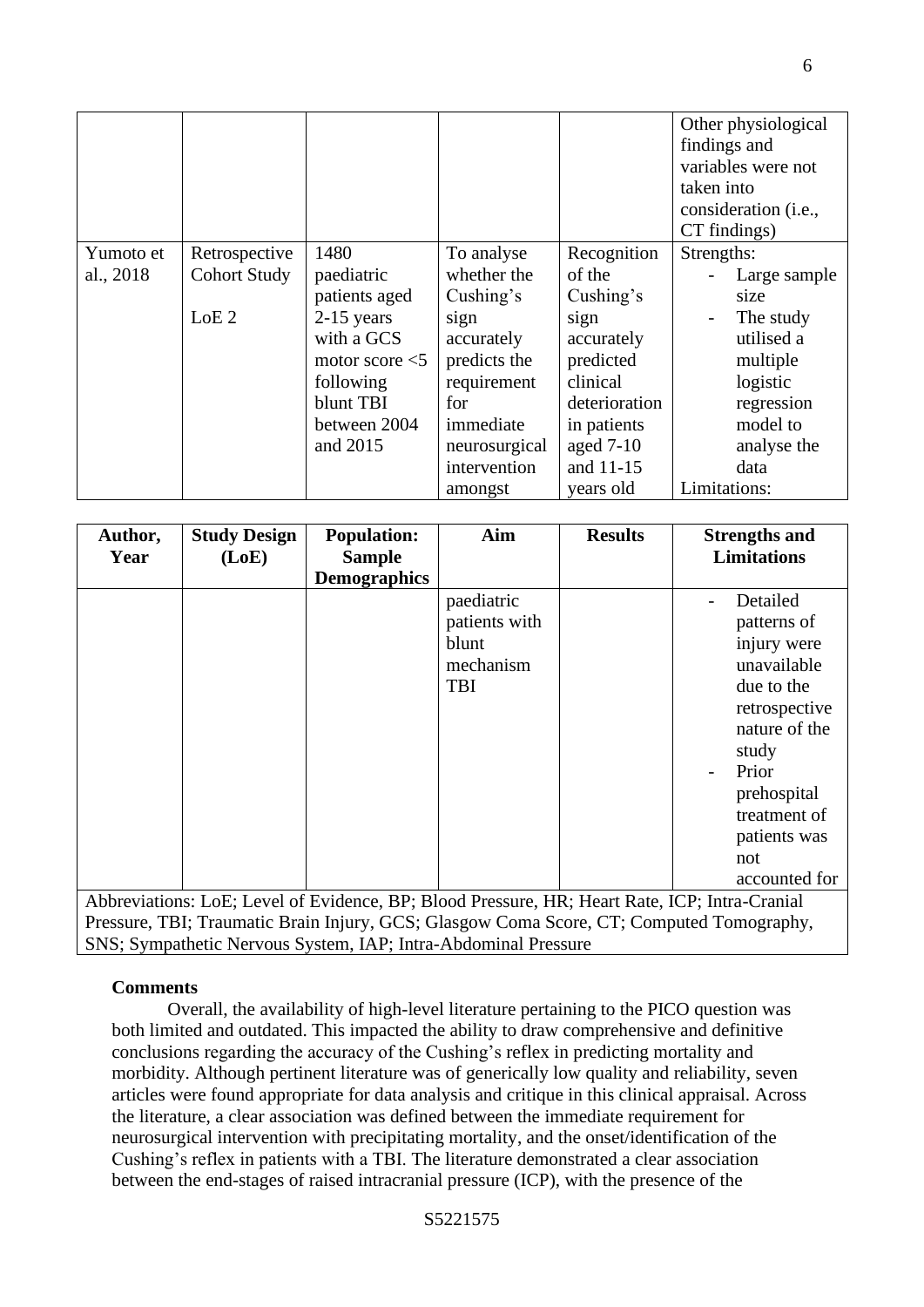Cushing's triad. Although this relationship was observed, there is significant discrepancy existing across the literature, surrounding the overall accuracy of the Cushing's reflex in predicting mortality and morbidity following a TBI. The literature broadly attributed the Cushing's reflex with weak yet significant prognostication of life-threatening deterioration following a TBI, that may or may not be observed with concomitant alterations in other physiological variables including Glasgow Coma Score (GCS), pupillary response and urine output. It was also noted in some studies that an atypical presentation of the Cushing's reflex may be likely in patients with hypovolaemia and/or in those presenting with other comorbidities (Bhandarkar et al., 2017). Atypical presentation of the Cushing's reflex was described in the literature as the presence of tachycardia and hypertension, without an alteration in respiratory rate and function. A retrospective, observational study by Yumoto et al. (2017), described the Cushing's reflex with the addition of a no eye-opening GCS response, as a weak yet significant indicator of physiological declination precipitating death due to a life-threatening brain injury. It is clear that the Cushing's reflex is a significant and highly variable determinant of morbidity and mortality in the brain-injured patient and may or may not be associated with the presence of other significant alterations in physiological parameters.

### **Consider**

The relevant articles suggest that recognition of the Cushing's reflex in brain-injured patients, is a weak but significant indicator of the requirement for immediate neurosurgical intervention, predictive of overall mortality and morbidity. To increase the accuracy of such diagnostic tools, it may be advantageous to investigate the degree of hypertension, bradycardia, and irregular respirations in relation to the severity of brain injury and the likelihood of morbid/mortal outcomes. It is also suggested that further research be conducted into the significance of other physiological changes observed parallel, or isolated to the Cushing's reflex, that may also be indicative of impending brain herniation and death. Reliable evidence surrounding this topic will increase the diagnostic efficacy of lifethreatening brain injuries, thus leading to the hastening of appropriate medical interventions.

## **Clinical Bottom Line**

The Cushing's reflex is a highly variable, yet significant tool utilised for the rapid identification of life-threatening brain injuries. Although historically the Cushing's reflex is defined by a triad of bradycardia, hypertension and irregular respirations, atypical presentations of the Cushing's reflex are likely and should not be overlooked by clinicians.